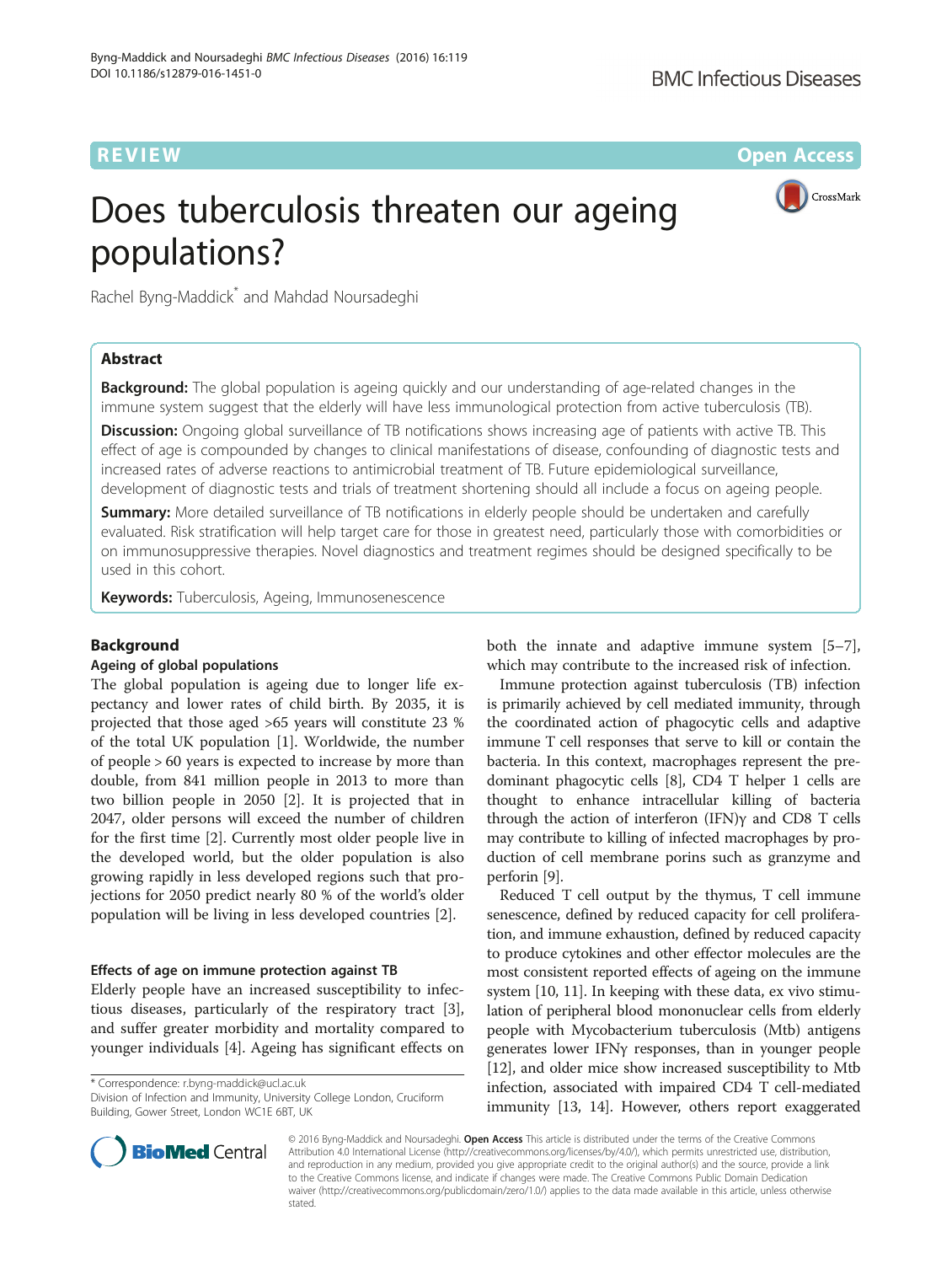CD8 T cell responses in older mice which mediate a degree of increased host resistance to TB [[15](#page-3-0)–[17\]](#page-3-0).

Age-related changes in the phenotype and function of macrophages are also reported, which might be expected to compromise their role in protection against TB. These include reduced expression of innate immune receptors, reduced production of tumour necrosis factor (TNF) and reduced phagocytosis [\[18](#page-3-0)]. Clear evidence for how these may impact the host-pathogen interactions between macrophages and Mtb is lacking. In one report, monocytes from older humans supported higher rates of bacterial growth [\[19](#page-3-0)] but others found no difference in cellular cytokine responses or bacterial growth in mouse macrophages from young and old mice [\[20](#page-3-0)].

The importance of well-calibrated mechanisms for regulation of inflammation to avoid or minimise the immunopathogenesis of TB are also increasingly recognised [[21](#page-3-0)–[23](#page-3-0)]. Persistently raised levels of proinflammatory cytokines are evident in older people [[24](#page-3-0), [25](#page-3-0)] and in pulmonary macrophages of older mice [[26\]](#page-3-0). These data invite speculation that inflammage-ing may contribute to increased immunopathogenesis of TB and therefore more disease in the elderly.

# **Discussion**

#### Evidence for the impact of ageing on TB

Currently the highest TB notification rates globally occur amongst 45–55 year olds, but in the Western Pacific Region, Eastern Mediterranean and South East Asia TB notifications are increasingly evident in older people, peaking amongst those aged ≥65 years old [\[27](#page-3-0)]. Similar observations have been reported in a recent review of all national TB prevalence studies in Asia which showed progressively increased TB prevalence rates amongst people over the age of 65 years [[28](#page-3-0)], and this is echoed in reports from the Americas which also described the disease burden increasing amongst older adults in Central and South America [\[29](#page-3-0)] and North America [\[30](#page-3-0)].

Currently in the United Kingdom (UK), the highest incidence of TB is amongst 15–44 year olds, representing nearly 60 % of all cases and those over the age of 65 years only accounted for 14 % [[31\]](#page-3-0). Interestingly, the majority of the younger cases are in non-UK born individuals, most likely due to high immigration rates in younger people from TB endemic areas, confounding our perception of TB risk in the elderly population. Even in the UK, there is a comparatively high incidence of TB in UK born individuals, greater than 75 years old [[31\]](#page-3-0). Birth cohort effects, such as higher childhood or early adulthood TB transmission rates amongst the current elderly may partly explain these observations [[32](#page-3-0)] as it is has long been presumed that active TB in the elderly arises from reactivation of LTBI as protective immunity wanes [\[33](#page-3-0)–[35](#page-3-0)].

However the emerging general consensus is that LTBI is most likely to reactivate within 18 months of infection, and disease resulting from reactivation more than 10 years after infection may be rare [\[36\]](#page-3-0) and that most active disease represents relatively recent transmission events. Whether these observations are equally true in young and old people alike is not known and merits further investigation, particularly given the age-related immune changes and co-morbidities in older people, which may increase the risk of reactivation disease.

### Effects of age on clinical presentation of TB

It has been argued that active TB infection in the elderly is "a different disease" than that occurring in younger people, due to the disparity in clinical presentation and laboratory tests [[34](#page-3-0)]. Although pulmonary TB is the most common site of infection in elderly people, occurring in approximately 75 % of cases [[37](#page-3-0)], many older patients with active TB may not exhibit the classic clinical features such as cough, hemoptysis, fever, night sweats and weight loss. Dyspnoea is more common and haemoptysis less common in the elderly [\[34](#page-3-0), [38](#page-3-0)–[40](#page-3-0)]. There may be very few symptoms, or the symptoms can mimic age-related illnesses such as reduced functional capacity, chronic fatigue, cognitive impairment, anorexia or pyrexia of unknown origin. An accurate history may be difficult to obtain due to poor memory, impaired hearing, sight or speech.

Extrapulmonary TB is more common with advancing age, and presentations may include TB meningitis, renal or bone and joint infection (particularly involving the thoracolumbar spine and large joints) [\[38](#page-3-0), [41](#page-3-0), [42](#page-3-0)]. Presentations of back and joint pain are sometimes dismissed as diseases of the elderly, such as degenerative arthritis or osteoporotic compression fractures [\[43\]](#page-4-0), but associated constitutional symptoms (low grade fever, weight loss, fatigue and anorexia) can lead to the correct diagnosis.

# The impact of age on diagnosis

Diagnosing TB can be difficult in all age groups and is often dependent on identifying those with compatible laboratory and radiological assessments, particularly when a microbiological diagnosis may be out of reach. By comparison to the young, elderly people with TB show higher frequencies of abnormal liver enzymes, hypoalbuminaemia, hyponatraemia and hypokalaemia, and about two-thirds of elderly patients with active TB exhibit a normocytic normochromic anaemia [\[34\]](#page-3-0). Less pulmonary cavitation is seen on plain radiographs [[37\]](#page-3-0), and fewer nodules, masses and cavities on chest computed tomography have been reported in the elderly [\[40](#page-3-0)], albeit not always consistently [[39\]](#page-3-0). Rather than isolated apical shadowing, radiographs more often show mid zone and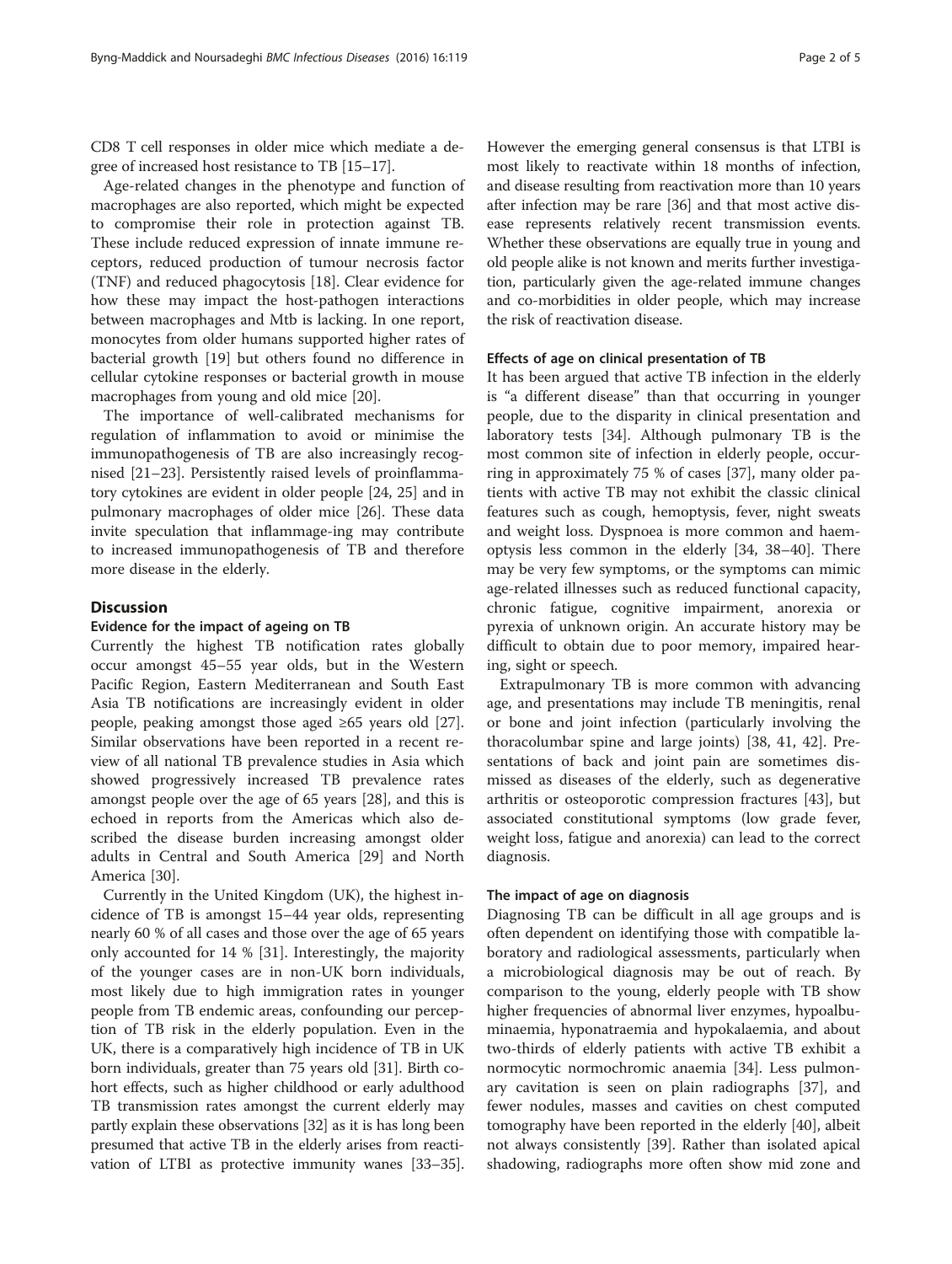basal shadowing often accompanied by pleural effusions [[34\]](#page-3-0). Moreover, mass-like lesions or nodules due to TB in the elderly can often be difficult to distinguish from malignant disease or more common bacterial pneumonias [\[35\]](#page-3-0).

The age-related changes to the immune system described above may also compromise immunological tests for evidence of past exposure to TB, such as the tuberculin skin test (TST) or peripheral blood IFNγ release assays (IGRA) such as the T-SPOT.TB and QuantiFERON-TB Gold In-Tube. Lower rates of positive TST have been described in elderly populations, compared to younger people [[37](#page-3-0), [44](#page-4-0)], including a study of UK nursing home residents that showed a lower rate of TST positivity (3 %) in those aged over 90 years, compared to those under 70 years old (15 %) [\[45\]](#page-4-0). However other studies have not shown any age-related difference in TST positivity rate [[40](#page-3-0)]. Studies of repeated TST in the elderly typically show reduced TST reactivity [[46](#page-4-0), [47\]](#page-4-0), usually interpreted as evidence for waning immunity. Therefore the use of a boosted (two-step) TST is advocated in the elderly to improve sensitivity, though this is not predictive of active TB disease [\[48](#page-4-0)].

Data on the use of peripheral blood IGRAs in the elderly are limited. Some suggest indeterminate results may be more likely to occur [[49](#page-4-0), [50\]](#page-4-0) and other reports show no effect of age [\[47\]](#page-4-0). However, discordance between TST and IGRA is more likely to occur in the elderly [[47](#page-4-0), [51\]](#page-4-0).

There is also controversy in the literature about whether microbiological diagnosis of TB is affected by age, with reports of lower rates in the elderly [\[52, 53](#page-4-0)], no difference between groups [[54\]](#page-4-0) or higher rates of smear positive sputum in the elderly [[40\]](#page-3-0). There are currently no published reports of the impact of age on GeneXpert molecular diagnostics for TB.

#### Age-related effects on anti-tuberculous treatment

Elderly people are more likely to develop adverse drug reactions from polypharmacy, existing co-morbidities and age-related physiological changes. Hepatotoxicity is a common adverse effect as a result of treatment with isoniazid, rifampicin and pyrazinamide, ranging from mild reversible abnormalities of transaminases to fulminant liver failure, and hepatotoxicity from antituberculous drugs rises significantly with increasing age [[38,](#page-3-0) [55](#page-4-0), [56\]](#page-4-0). TB drug related hepatotoxicity in those older than 65 years incurs an odds ratio of 1.71 (CI 95 % 1.24–2.35) [[56\]](#page-4-0), although cessation of isoniazid therapy due to suspected hepatotoxicity is not associated with increasing age [[57](#page-4-0)].

Although less common, acute kidney injury is also seen following anti-tuberculous therapy, particularly with rifampicin [[58, 59\]](#page-4-0). This is more likely to occur with increasing age, and with co-morbidities of diabetes mellitus and chronic kidney disease [[59](#page-4-0)].

In addition to increased adverse drug reactions, visual impairment, poor memory and reduced mobility may cause poor adherence to the drug regimen [[35\]](#page-3-0).

# Comorbidities and therapies in an ageing population associated with increased risk of TB

Several co-morbidities that are prevalent in ageing populations may further increase the risk of developing active TB disease. Diabetes mellitus increases the risk of active TB by approximately three fold (relative risk 3.11, 95 % CI: 2.27–4.26), in all age groups but may contribute to age related TB as the prevalence of diabetes increases with age [[60\]](#page-4-0). Similarly in chronic obstructive pulmonary disease (COPD), incidence and severity increases with age, and it is also associated with increased rates of active TB, albeit the effect also seems to be independent of age [\[61](#page-4-0)].

Furthermore elderly patients are more frequently treated with medication that may suppress protective immunity. The most common example of this is corticosteroids, especially in those with COPD. Both regular inhalers and short courses of high dose corticosteroids during exacerbations are associated with an increased risk of TB in younger and older patients, in a dose-dependent fashion [\[62](#page-4-0)–[64](#page-4-0)]. Corticosteroid use (oral prednisolone > 7.5 mg daily) in other diseases is also an independent risk factor for active TB infection [\[65, 66\]](#page-4-0). In a study of older people with rheumatic conditions, those on immunosuppressive medication were at an increased risk of mycobacterial infection [[67](#page-4-0)]. Amongst these immunosuppressive therapies, anti-TNF therapy particularly increases the risk of active TB [\[67](#page-4-0)–[69](#page-4-0)].

# Conclusions

Given the global ageing population and increasing incidence of active TB in the elderly, it would be prudent to undertake more detailed surveillance of this cohort. Of note there are no data that assess the differential effects of age on transmission of infection, likelihood of developing latent TB or progressing to active disease. Careful evaluation of *de novo* infection and reactivation of LTBI may help to risk stratify patients and target care to those at the highest risk of developing active TB, particularly to assess the role of comorbidities and immunosuppressive treatments. TB in the elderly also generates substantial diagnostic and treatment challenges. The performance of established and novel diagnostics, and new treatment regimens aiming to reduce the duration of treatment in TB should all be specifically evaluated in elderly populations, which have generally been avoided in the past because of practical difficulties in their inclusion and their comorbidities.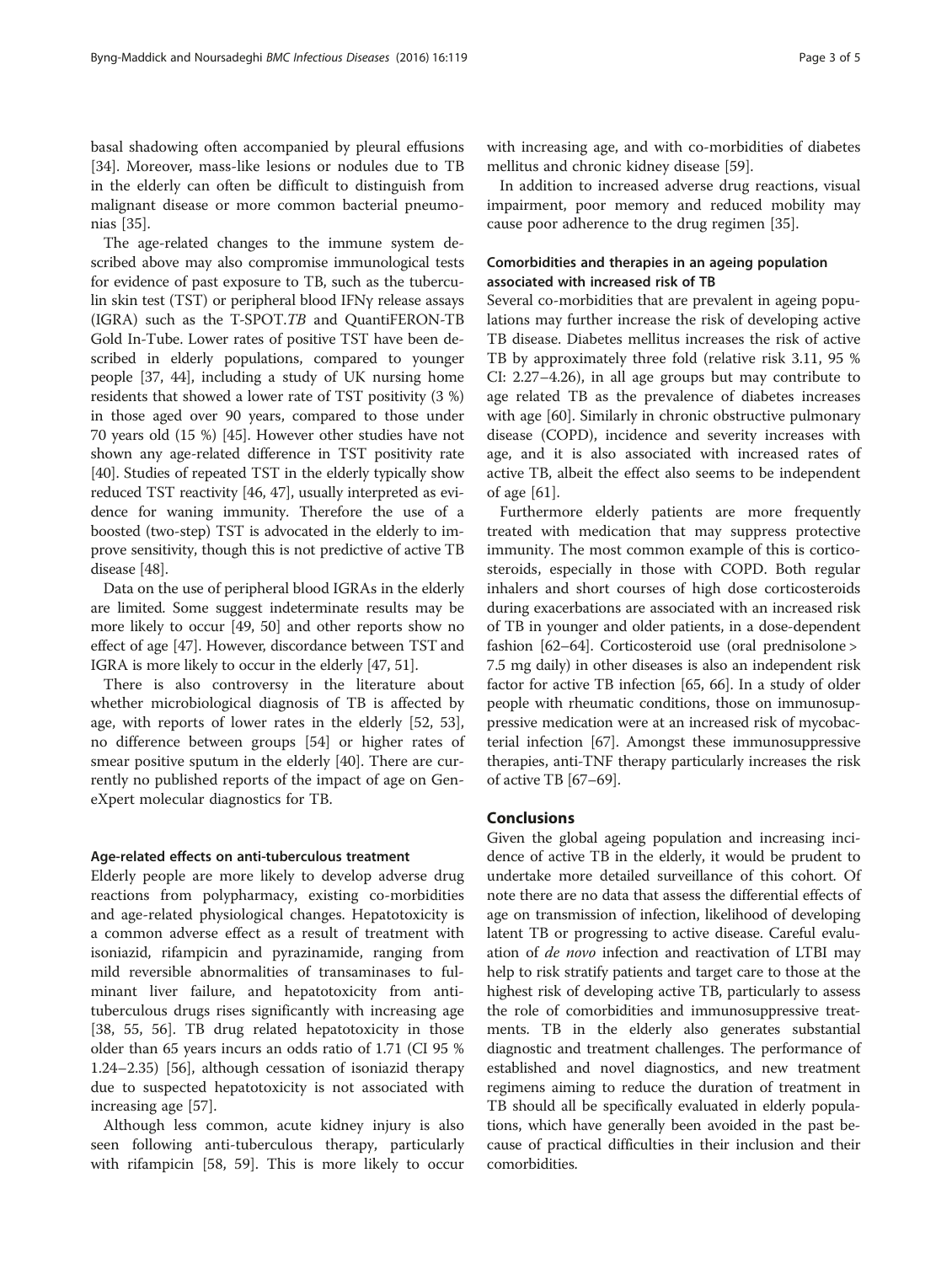# <span id="page-3-0"></span>Ethics statement

Ethical approval was not required for this paper as it is a debate and not original research involving humans.

#### Abbreviations

CD4: cluster of differentiation 4; CD8: cluster of differentiation 8; COPD: chronic obstructive pulmonary disease; IFNγ: interferon gamma; IGRA: interferon gamma release assay; LTBI: latent tuberculosis infection; Mtb: mycobacterium tuberculosis; TB: tuberculosis; TNF: tumour necrosis factor; TST: tuberculin skin test; UK: United Kingdom.

#### Competing interests

The authors declare that they have no competing interests.

#### Authors' contributions

RBM wrote the manuscript with input from MN. Both authors read and approved the final manuscript.

#### Acknowledgements

Supported by an Arthritis Research UK clinical research fellowship (RBM) and NIHR Biomedical Research Centre funding to University College London Hospitals and UCL (MN).

# Received: 1 December 2015 Accepted: 2 March 2016 Published online: 11 March 2016

#### References

- 1. Population Ageing in the United Kingdom, its Constituent Countries and the European Union. In. [http://www.ons.gov.uk/ons/dcp171776\\_258607.pdf](http://www.ons.gov.uk/ons/dcp171776_258607.pdf): Office for National Statistics; 2012.
- 2. Organisation WH. World Population Aging 2013. In: United Nations. 2013.
- 3. Gardner ID. The effect of aging on susceptibility to infection. Rev Infect Dis. 1980;2(5):801–10.
- 4. Bellmann-Weiler R, Weiss G. Pitfalls in the diagnosis and therapy of infections in elderly patients–a mini-review. Gerontology. 2009;55(3):241–9.
- 5. Stervbo U, Meier S, Malzer JN, Baron U, Bozzetti C, Jurchott K, et al. Effects of aging on human leukocytes (part I): immunophenotyping of innate immune cells. Age (Dordr). 2015;37(5):9828.
- 6. Stervbo U, Bozzetti C, Baron U, Jurchott K, Meier S, Malzer JN, et al. Effects of aging on human leukocytes (part II): immunophenotyping of adaptive immune B and T cell subsets. Age (Dordr). 2015;37(5):9829.
- 7. Shaw AC, Joshi S, Greenwood H, Panda A, Lord JM. Aging of the innate immune system. Curr Opin Immunol. 2010;22(4):507–13.
- 8. Flynn JL, Chan J, Lin PL. Macrophages and control of granulomatous inflammation in tuberculosis. Mucosal Immunol. 2011;4(3):271–8.
- 9. Cooper AM. T cells in mycobacterial infection and disease. Curr Opin Immunol. 2009;21(4):378–84.
- 10. Akbar AN, Fletcher JM. Memory T cell homeostasis and senescence during aging. Curr Opin Immunol. 2005;17(5):480–5.
- 11. Akbar AN, Henson SM. Are senescence and exhaustion intertwined or unrelated processes that compromise immunity? Nat Rev Immunol. 2011; 11(4):289–95.
- 12. Bodnar Z, Steger MM, Saurwein-Teissl M, Maczek C, Grubeck-Loebenstein B. Cytokine production in response to stimulation with tetanus toxoid, Mycobacterium tuberculosis and influenza antigens in peripheral blood mononuclear cells and T cell lines from healthy elderlies. Int Arch Allergy Immunol. 1997;112(4):323–30.
- 13. Orme IM. Aging and immunity to tuberculosis: increased susceptibility of old mice reflects a decreased capacity to generate mediator T lymphocytes. J Immunol. 1987;138(12):4414–8.
- 14. Orme IM, Griffin JP, Roberts AD, Ernst DN. Evidence for a defective accumulation of protective T cells in old mice infected with Mycobacterium tuberculosis. Cell Immunol. 1993;147(1):222–9.
- 15. Rottinghaus EK, Vesosky B, Turner J. Interleukin-12 is sufficient to promote antigen-independent interferon-gamma production by CD8 T cells in old mice. Immunology. 2009;128(1 Suppl):e679–90.
- 16. Vesosky B, Flaherty DK, Turner J. Th1 cytokines facilitate CD8-T-cell-mediated early resistance to infection with Mycobacterium tuberculosis in old mice. Infect Immun. 2006;74(6):3314–24.
- 17. Vesosky B, Rottinghaus EK, Davis C, Turner J. CD8 T Cells in old mice contribute to the innate immune response to Mycobacterium tuberculosis

via interleukin-12p70-dependent and antigen-independent production of gamma interferon. Infect Immun. 2009;77(8):3355–63.

- 18. Shaw AC, Goldstein DR, Montgomery RR, Age-dependent dysregulation of innate immunity. Nat Rev Immunol. 2013;13(12):875–87.
- 19. Guerra-Laso JM, Gonzalez-Garcia S, Gonzalez-Cortes C, Diez-Tascon C, Lopez-Medrano R, Rivero-Lezcano OM. Macrophages from elders are more permissive to intracellular multiplication of Mycobacterium tuberculosis. Age (Dordr). 2013;35(4):1235–50.
- 20. Rhoades ER, Orme IM. Similar responses by macrophages from young and old mice infected with Mycobacterium tuberculosis. Mech Ageing Dev. 1998;106(1–2):145–53.
- 21. Tobin DM, Roca FJ, Oh SF, McFarland R, Vickery TW, Ray JP, et al. Host genotype-specific therapies can optimize the inflammatory response to mycobacterial infections. Cell. 2012;148(3):434–46.
- 22. Mayer-Barber KD, Andrade BB, Oland SD, Amaral EP, Barber DL, Gonzales J, et al. Host-directed therapy of tuberculosis based on interleukin-1 and type I interferon crosstalk. Nature. 2014;511(7507):99–103.
- 23. Gideon HP, Phuah J, Myers AJ, Bryson BD, Rodgers MA, Coleman MT, et al. Variability in tuberculosis granuloma T cell responses exists, but a balance of pro- and anti-inflammatory cytokines is associated with sterilization. PLoS Pathog. 2015;11(1), e1004603.
- 24. Franceschi C, Bonafe M, Valensin S, Olivieri F, De Luca M, Ottaviani E, et al. Inflamm-aging. An evolutionary perspective on immunosenescence. Ann N Y Acad Sci. 2000;908:244–54.
- 25. Franceschi C, Capri M, Monti D, Giunta S, Olivieri F, Sevini F, et al. Inflammaging and anti-inflammaging: a systemic perspective on aging and longevity emerged from studies in humans. Mech Ageing Dev. 2007;128(1):92–105.
- 26. Canan CH, Gokhale NS, Carruthers B, Lafuse WP, Schlesinger LS, Torrelles JB, et al. Characterization of lung inflammation and its impact on macrophage function in aging. J Leukoc Biol. 2014;96(3):473–80.
- 27. Organisation WH. Global Tuberculosis Report 2014. In: World Health Organisation, Geneva, Switzerland. 2014.
- 28. Onozaki I, Law I, Sismanidis C, Zignol M, Glaziou P, Floyd K. National tuberculosis prevalence surveys in Asia, 1990–2012: an overview of results and lessons learned. Trop Med Int Health. 2015;20(9):1128–45.
- 29. Organisation PAH. Tuberculosis in the Region of the Americas Regional Report 2011: Epidemiology, Control and Financing. In: Pan American Health Organisation, Washington DC. 2011.
- 30. CDC Reported tuberculosis in the United States, 2013. [http://www.cdc.gov/](http://www.cdc.gov/tb/statistics/reports/2013/pdf/report2013.pdf) [tb/statistics/reports/2013/pdf/report2013.pdf](http://www.cdc.gov/tb/statistics/reports/2013/pdf/report2013.pdf).
- 31. Tuberculosis in the UK 2014 report. [https://www.gov.uk/government/](https://www.gov.uk/government/uploads/system/uploads/attachment_data/file/360335/TB_Annual_report__4_0_300914.pdf) [uploads/system/uploads/attachment\\_data/file/360335/TB\\_Annual\\_report\\_\\_](https://www.gov.uk/government/uploads/system/uploads/attachment_data/file/360335/TB_Annual_report__4_0_300914.pdf) [4\\_0\\_300914.pdf.](https://www.gov.uk/government/uploads/system/uploads/attachment_data/file/360335/TB_Annual_report__4_0_300914.pdf)
- 32. Winston CA, Navin TR. Birth cohort effect on latent tuberculosis infection prevalence, United States. BMC Infect Dis. 2010;10:206.
- 33. Wang S-H, Carruthers B, Turner J. The Influence of Increasing Age on Susceptibility of the Elderly to Tuberculosis. Open Longevity Sci. 2012; 6:73–82.
- 34. Morris CD. Pulmonary tuberculosis in the elderly: a different disease? Thorax. 1990;45(12):912–3.
- 35. Schaaf HS, Collins A, Bekker A, Davies PD. Tuberculosis at extremes of age. Respirology. 2010;15(5):747–63.
- 36. Esmail H, Barry 3rd CE, Young DB, Wilkinson RJ. The ongoing challenge of latent tuberculosis. Philos Trans R Soc Lond Ser B Biol Sci. 2014;369(1645): 20130437.
- 37. Perez-Guzman C, Vargas MH, Torres-Cruz A, Villarreal-Velarde H. Does aging modify pulmonary tuberculosis?: A meta-analytical review. Chest. 1999; 116(4):961–7.
- 38. Schluger NW. Tuberculosis and nontuberculous mycobacterial infections in older adults. Clin Chest Med. 2007;28(4):773–81. vi.
- 39. Korzeniewska-Kosela M, Krysl J, Muller N, Black W, Allen E, FitzGerald JM. Tuberculosis in young adults and the elderly. A prospective comparison study. Chest. 1994;106(1):28–32.
- 40. Kwon YS, Chi SY, Oh IJ, Kim KS, Kim YI, Lim SC, et al. Clinical characteristics and treatment outcomes of tuberculosis in the elderly: a case control study. BMC Infect Dis. 2013;13:121.
- 41. Rajagopalan S. Tuberculosis and aging: a global health problem. Clin Infect Dis. 2001;33(7):1034–9.
- 42. Negin J, Abimbola S, Marais BJ. Tuberculosis among older adults–time to take notice. Int J Infect Dis. 2015;32:135–7.